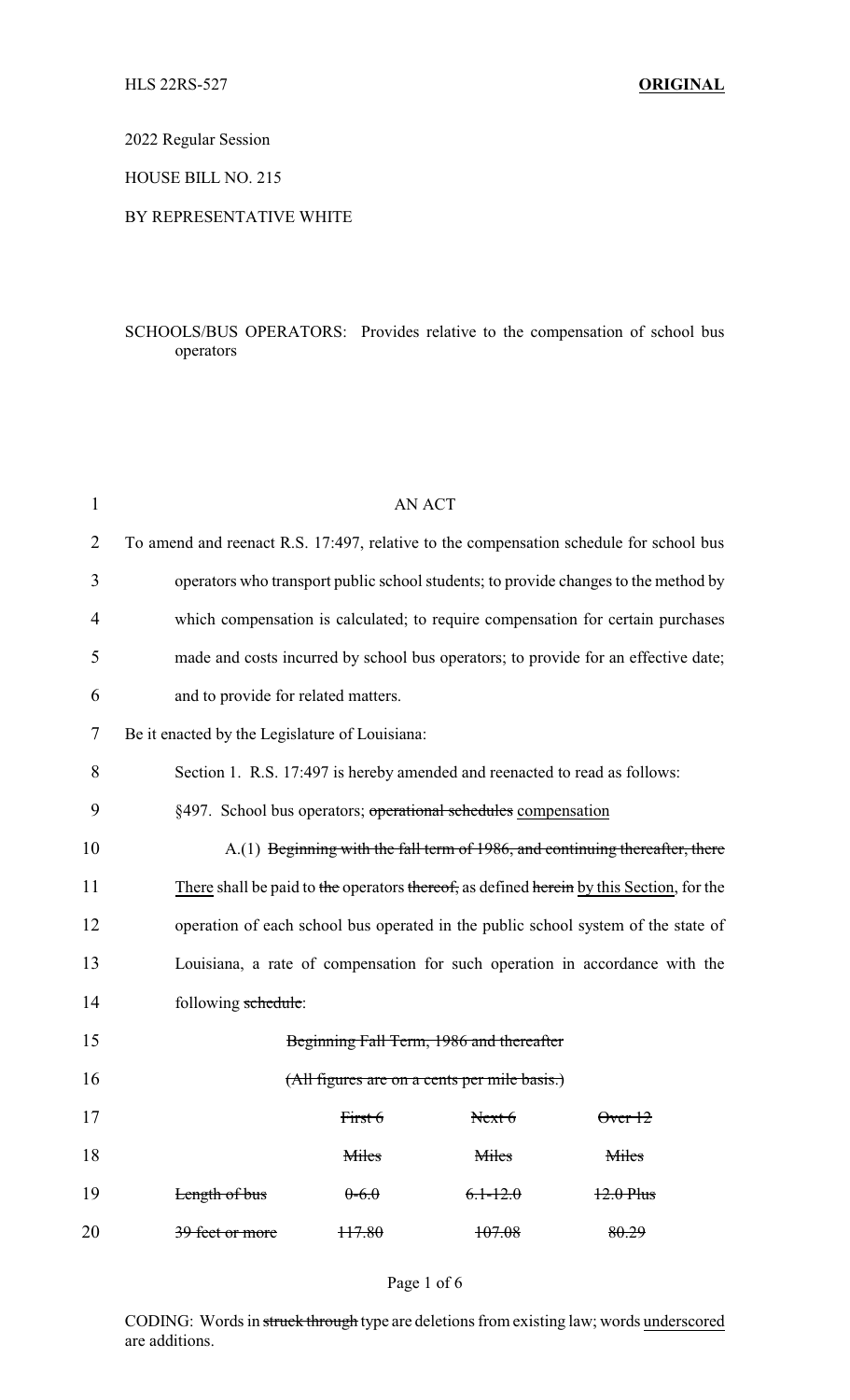**HLS 22RS-527** 

| 1  | 38 feet or more,                                                                    |                                                                              |                                                                                   |                  |  |
|----|-------------------------------------------------------------------------------------|------------------------------------------------------------------------------|-----------------------------------------------------------------------------------|------------------|--|
| 2  | but less than 39 feet                                                               | <del>112.44</del>                                                            | 101.72                                                                            | 80.29            |  |
| 3  | 34 feet or more,                                                                    |                                                                              |                                                                                   |                  |  |
| 4  | but less than 38 feet                                                               | <del>107.08</del>                                                            | 96.36                                                                             | 80.29            |  |
| 5  | 28 feet or more,                                                                    |                                                                              |                                                                                   |                  |  |
| 6  | but less than 34 feet                                                               | <del>101.72</del>                                                            | <del>91.01</del>                                                                  | <del>74.94</del> |  |
| 7  | 26 feet or more,                                                                    |                                                                              |                                                                                   |                  |  |
| 8  | but less than 28 feet                                                               | 96.36                                                                        | 85.66                                                                             | 74.94            |  |
| 9  | 23 feet or more,                                                                    |                                                                              |                                                                                   |                  |  |
| 10 | but less than 26 feet                                                               | 91.01                                                                        | 80.30                                                                             | 74.94            |  |
| 11 | 21 feet or more,                                                                    |                                                                              |                                                                                   |                  |  |
| 12 | but less than 23 feet                                                               | 85.66                                                                        | <del>74.94</del>                                                                  | <del>69.59</del> |  |
| 13 | 19 feet or more,                                                                    |                                                                              |                                                                                   |                  |  |
| 14 | but less than 21 feet                                                               | 80.30                                                                        | 69.59                                                                             | 64.25            |  |
| 15 | 17 feet or more,                                                                    |                                                                              |                                                                                   |                  |  |
| 16 | but less than 19 feet                                                               | 80.30                                                                        | <del>64.25</del>                                                                  | 58.89            |  |
| 17 | 14 feet or more,                                                                    |                                                                              |                                                                                   |                  |  |
| 18 | but less than 17 feet                                                               | 53.54                                                                        | 48.17                                                                             | 37.47            |  |
| 19 | Less than 14 feet                                                                   |                                                                              |                                                                                   |                  |  |
| 20 | buses, station wagons,                                                              |                                                                              |                                                                                   |                  |  |
| 21 | and carryalls                                                                       | 53.54                                                                        | 48.17                                                                             | 37.47            |  |
| 22 |                                                                                     |                                                                              | (a) For buses with a manufacturer's rated capacity of forty-eight passengers      |                  |  |
| 23 |                                                                                     |                                                                              | or fewer, the minimum operational pay rate is \$1.4683 per mile of paid mileage.  |                  |  |
| 24 |                                                                                     |                                                                              | (b) For buses with a manufacturer's rated capacity of greater than forty-eight    |                  |  |
| 25 |                                                                                     |                                                                              | passengers, the minimum operational pay rate is \$1.756 per mile of paid mileage. |                  |  |
| 26 |                                                                                     | (2) For buses equipped with lift and mobility device securement systems, the |                                                                                   |                  |  |
| 27 | manufacturer's rated capacity shall be determined by the rated capacity of a bus of |                                                                              |                                                                                   |                  |  |
| 28 | equal length that is designed to transport only ambulatory passengers.              |                                                                              |                                                                                   |                  |  |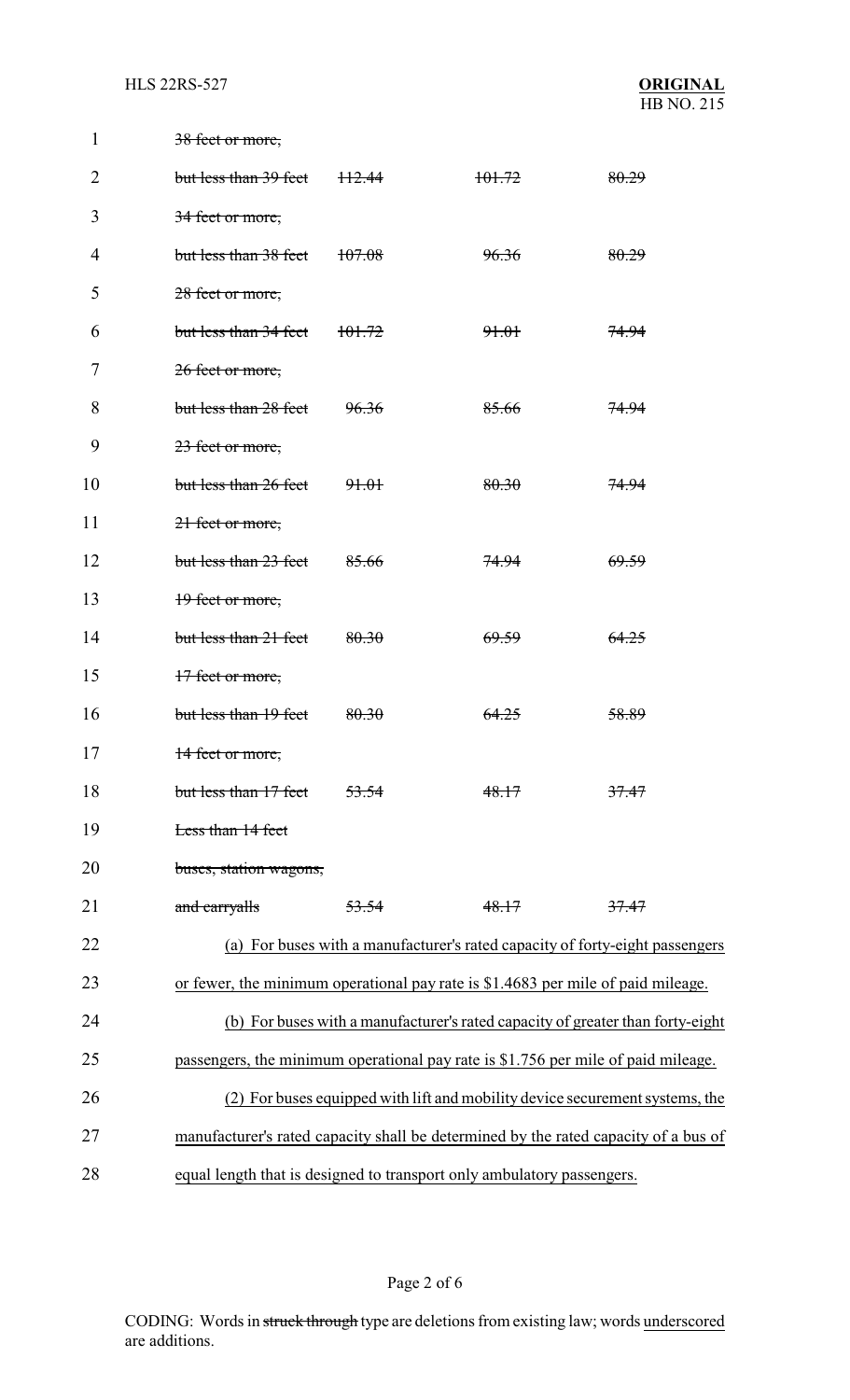| $\mathbf{1}$   | $\left(\frac{2}{2}\right)(3)(a)$ The compensation, as computed in accordance with the schedule |
|----------------|------------------------------------------------------------------------------------------------|
| $\overline{2}$ | contained in this Section, shall be paid for a minimum of the number of days of                |
| 3              | actual operation, but not less than one hundred eighty days, during the nine-month             |
| $\overline{4}$ | official school year adopted by the public school governing authority, and for the             |
| 5              | number of days of actual operation for any the summer semester, if applicable.                 |
| 6              | Each public school governing authority shall establish supplemental<br>(b)                     |
| 7              | payments for individual operators who are required by the governing authority to               |
| 8              | purchase any of the following equipment:                                                       |
| 9              | Lift mechanisms, wheelchair or other mobility securement devices,<br>(i)                       |
| 10             | occupant restraints, cleaning supplies, or other equipment required exclusively for            |
| 11             | transporting students with disabilities.                                                       |
| 12             | (ii) Air-conditioning equipment.                                                               |
| 13             | (3) The State Board of Elementary and Secondary Education by rule shall                        |
| 14             | establish the method to be used for computing bus length for purposes of this                  |
| 15             | Section. The method established by the board shall be uniformly applicable to each             |
| 16             | city and parish school system and such method shall be used by a city or parish                |
| 17             | school board to the exclusion of all others.                                                   |
| 18             | B. The term "operator" as used in this Section shall mean any individual,                      |
| 19             | parish, or city school board who or public school governing authority that owns and            |
| 20             | is responsible for the operation, maintenance, and replacement of a school bus                 |
| 21             | operated in the public schools of the state, including state universities, colleges, and       |
| 22             | junior colleges.                                                                               |
| 23             | C. The term "mileage one-way" "paid mileage" as used in this Section shall                     |
| 24             | mean the distance the bus travels after picking up its first child student and until it        |
| 25             | reaches the final student discharge destination or school of said route or routes each         |
| 26             | morning and afternoon route officially designated by each school board the public              |
| 27             | school governing authority.                                                                    |
| 28             | D.(1) Each school board public school governing authority shall designate                      |
| 29             | the size of the bus to be used on each official regular school bus route. When an              |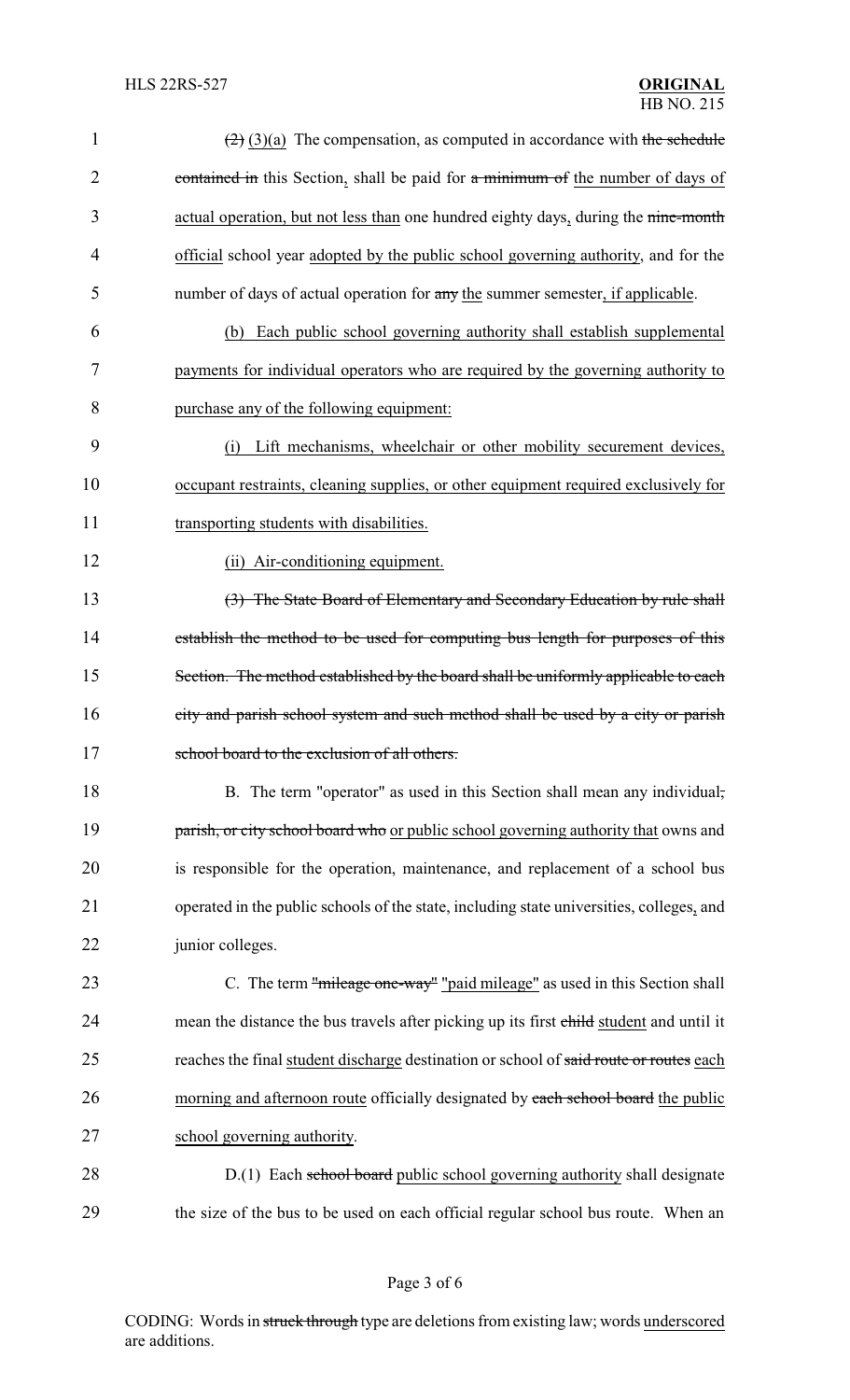1 operator deems it necessary to purchase a bus, either new or used for not more than 2 five years from the date of manufacture, of the designated size to be used on an 3 official regular school bus route, he shall obtain the approval for the purchase by the 4 school board from the public school governing authority or its duly designated 5 officer or agent. After purchasing a new or used bus not more than five years old,  $6 \text{ so an approved bus, no operator shall be penalized as a result of the change by the }$ 7 school board public school governing authority in the designated size of the bus or 8 the length of the route within a five-year seven-year period following such purchase 9 of a bus. However, the period shall be seven years for those operators who purchase 10 a new bus after July 1, 1985. 11 (2) No city or parish school board public school governing authority shall 12 approve the purchase by an operator of a used bus when the sole purpose of such 13 purchase is to extend the protected period against penalty provided for in this 14 Subsection. 15 (3) The distribution of state funds for school transportation to the city and 16 **parish school boards** public school governing authorities shall include any costs 17 incurred by school boards public school governing authorities in complying with 18 these provisions. 19 E. Beginning with the first pay period commencing on or after January 1, 20 1965, any parish or city school system A public school governing authority exempt 21 from the provisions of R.S. 17:496 shall participate in is subject to this Section in the 22 same manner as other parish and city school systems public school governing 23 **authorities**. 24 F.(1) When funds become available, and continuing thereafter, there shall 25 be paid to the operators thereof, as defined herein, for the operation of each school 26 bus operated in the public school system of the state of Louisiana, a rate of 27 compensation for such operation in accordance with the following schedule: 28 Beginning Fall Term, 1986 and Thereafter 29 Length of bus Cents per mile

#### Page 4 of 6

CODING: Words in struck through type are deletions from existing law; words underscored are additions.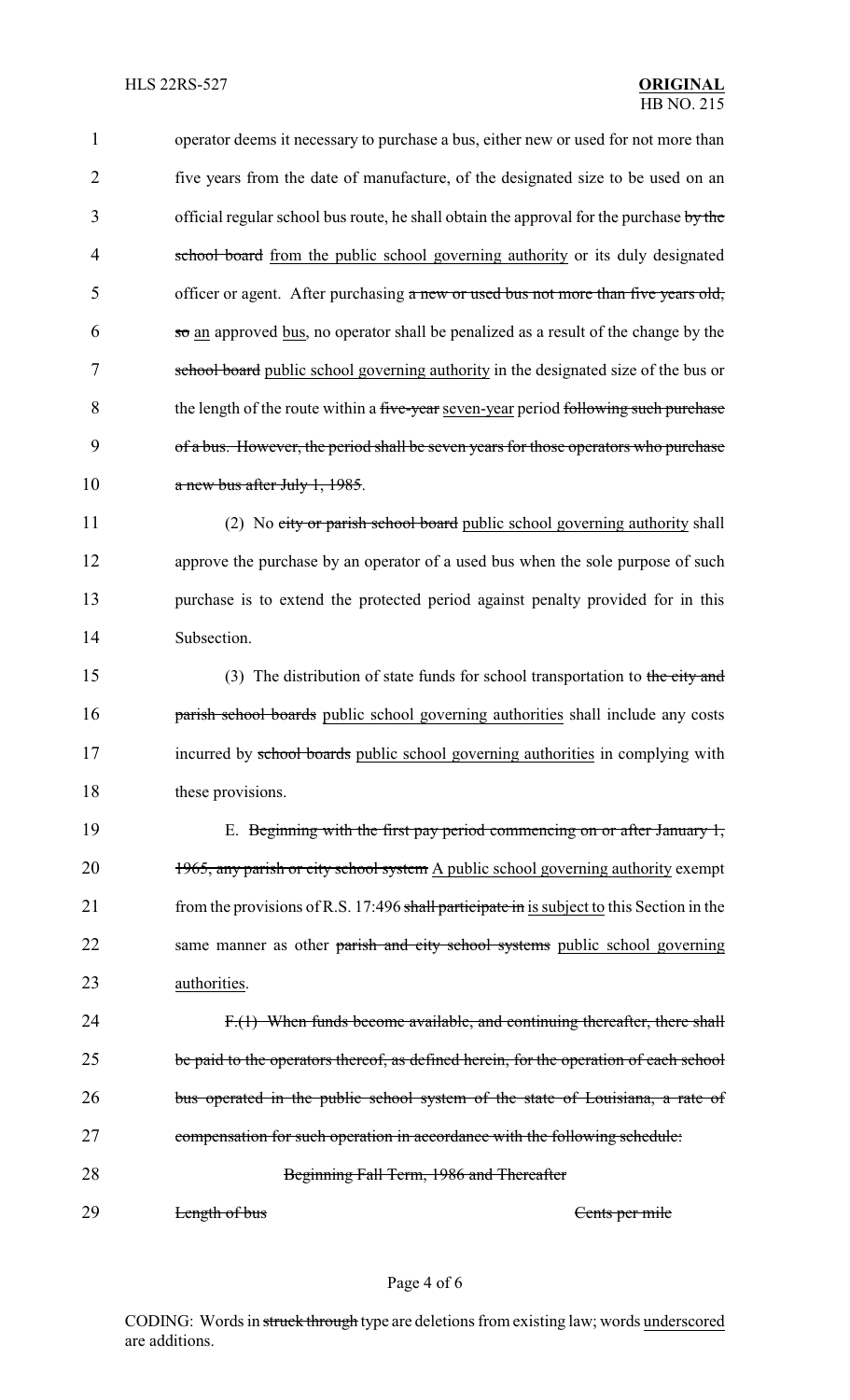|    | 39 feet or more                                               | 117.80           |
|----|---------------------------------------------------------------|------------------|
|    | 38 feet or more, but less than 39 feet                        | $+12.44$         |
| 3  | 34 feet or more, but less than 38 feet                        | 107.08           |
|    | 28 feet or more, but less than 34 feet                        | 101.72           |
| 5  | 26 feet or more, but less than 28 feet                        | 96.36            |
| 6  | 23 feet or more, but less than 26 feet                        | <del>91.01</del> |
|    | 21 feet or more, but less than 23 feet                        | 85.66            |
| 8  | 19 feet or more, but less than 21 feet                        | 80.30            |
| 9  | 17 feet or more, but less than 19 feet                        | 80.30            |
| 10 | 14 feet or more, but less than 17 feet                        | <del>53.54</del> |
| 11 | <b>Less than 14 feet buses, station wagons, and carryalls</b> | <del>53.54</del> |

12 (2) The compensation, as computed in accordance with the schedules 13 contained in this Section, shall be paid for a minimum of one hundred eighty days 14 during the nine-month school year, and for the number of days of actual operation 15 for any summer semester. However, until funds become available, payment shall be 16 made as provided in Subsection A of this Section.

- 17 Section 2. Implementation of this Act shall begin with the 2022-2023 school year.
- 18 Section 3. This Act shall become effective upon signature by the governor or, if not
- 19 signed by the governor, upon expiration of the time for bills to become law without signature
- 20 by the governor, as provided by Article III, Section 18 of the Constitution of Louisiana. If
- 21 vetoed by the governor and subsequently approved by the legislature, this Act shall become
- 22 effective on the day following such approval.

## DIGEST

The digest printed below was prepared by House Legislative Services. It constitutes no part of the legislative instrument. The keyword, one-liner, abstract, and digest do not constitute part of the law or proof or indicia of legislative intent. [R.S. 1:13(B) and 24:177(E)]

|  | HB 215 Original |
|--|-----------------|
|--|-----------------|

2022 Regular Session White

**Abstract:** Changes how operational pay is calculated for school bus operators; requires payment for certain expenses.